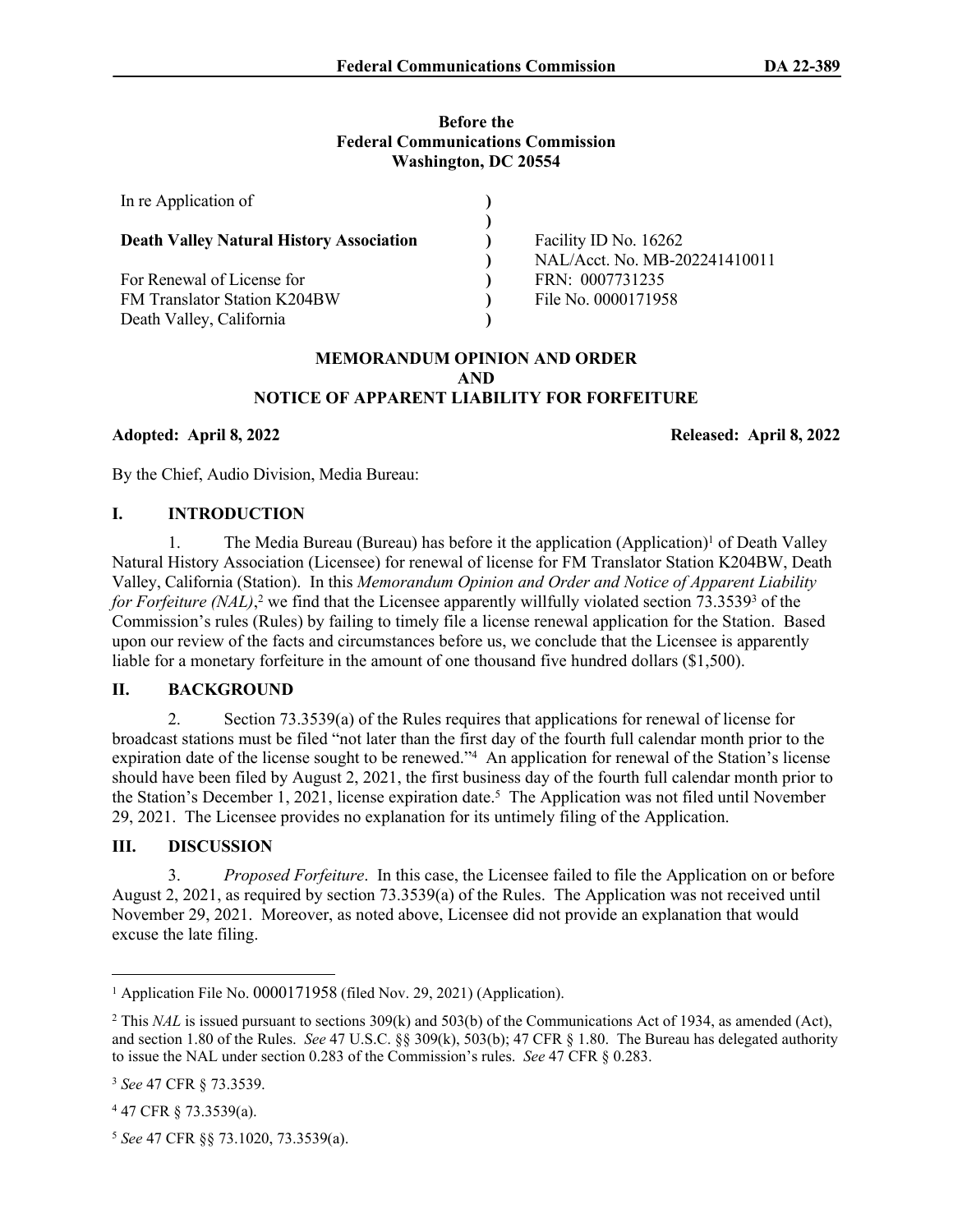4. This *NAL* is issued pursuant to section 503(b)(1)(B) of the Act. Under that provision, a person who is found to have willfully or repeatedly failed to comply with any provision of the Act or any rule, regulation, or order issued by the Commission shall be liable to the United States for a forfeiture penalty.<sup>6</sup> Section 312(f)(1) of the Act defines willful as "the conscious and deliberate commission or omission of [any] act, irrespective of any intent to violate" the law.<sup>7</sup> The legislative history to section 312(f)(1) of the Act clarifies that this definition of willful applies to both sections 312 and 503(b) of the Act,<sup>8</sup> and the Commission has so interpreted the term in the section 503(b) context.<sup>9</sup>

5. The Commission's *Forfeiture Policy Statement* and section 1.80(b)(9) of the Rules establish a base forfeiture amount of \$3,000 for the failure to file a required form.<sup>10</sup> In determining the appropriate forfeiture amount, we may adjust the base amount upward or downward by considering the factors enumerated in section  $503(b)(2)(E)$  of the Act, including "the nature, circumstances, extent and gravity of the violation, and, with respect to the violator, the degree of culpability, any history of prior offenses, ability to pay, and such other matters as justice may require."<sup>11</sup>

6. In this case, the Licensee failed to file a timely renewal application for the Station and has not provided any explanation for its untimely filing. However, the Licensee did file the Application prior to the expiration of the Station's license. Taking into consideration all of the factors required by section 503(b)(2)(E) of the Act and the *Forfeiture Policy Statement*, we will reduce the forfeiture from the base amount to \$1,500 for the failure to file a timely license renewal application because, as a translator, the Station is providing a secondary service.<sup>12</sup>

7. *License Renewal Application.* In evaluating an application for license renewal, the Commission's decision is governed by section  $309(k)$  of the Act.<sup>13</sup> That section provides that if, upon consideration of the application and pleadings, we find that: (1) the station has served the public interest, convenience, and necessity; (2) there have been no serious violations of the Act or the Rules; and (3) there have been no other violations which, taken together, constitute a pattern of abuse, we are to grant the renewal application.<sup>14</sup> If, however, the licensee fails to meet that standard, the Commission may deny the application – after notice and opportunity for a hearing under section  $309(e)$  of the Act – or grant the application "on terms and conditions that are appropriate, including a renewal for a term less than the maximum otherwise permitted."<sup>15</sup>

8. We find that the Licensee's apparent violation of section 73.3539 of the Rules does not present "serious violations" warranting designation for evidentiary hearing. Moreover, we find no

9  *See Southern California Broad. Co.*, Memorandum Opinion and Order, 6 FCC Rcd 4387, 4388, para. 5 (1991), *recon. denied*, Memorandum Opinion and Order, 7 FCC Rcd 3454 (1992).

<sup>10</sup> *See Forfeiture Policy Statement and Amendment of Section 1.80(b) of the Rules to Incorporate the Forfeiture Guidelines*, Report and Order, 12 FCC Rcd 17087, 17113-15 (1997) (*Forfeiture Policy Statement*), *recon. denied*, 15 FCC Rcd 303 (1999); 47 CFR § 1.80(b)(9), note to paragraph (b)(9), Section I.

<sup>11</sup> 47 U.S.C. § 503(b)(2)(E); *see also Forfeiture Policy Statement*, 12 FCC Rcd at 17100; 47 CFR § 1.80(b)(9).

<sup>12</sup> *See, e.g., Pirate Media Group, LLC.*, Memorandum Opinion and Order and Notice of Apparent Liability, 34 FCC Rcd 12280 (MB 2019) (proposing \$1,500 forfeiture for untimely filed renewal application for FM translator station).

<sup>13</sup> 47 U.S.C. § 309(k).

<sup>14</sup> 47 U.S.C. § 309(k)(1).

 $15$  47 U.S.C. §§ 309(k)(2), 309(k)(3).

<sup>6</sup> 47 U.S.C. § 503(b)(1)(B). *See also* 47 CFR § 1.80(a)(1).

 $747$  U.S.C. § 312(f)(1).

<sup>8</sup>  *See* H.R. Rep. No. 97-765, 97th Cong. 2d Sess. 51 (1982).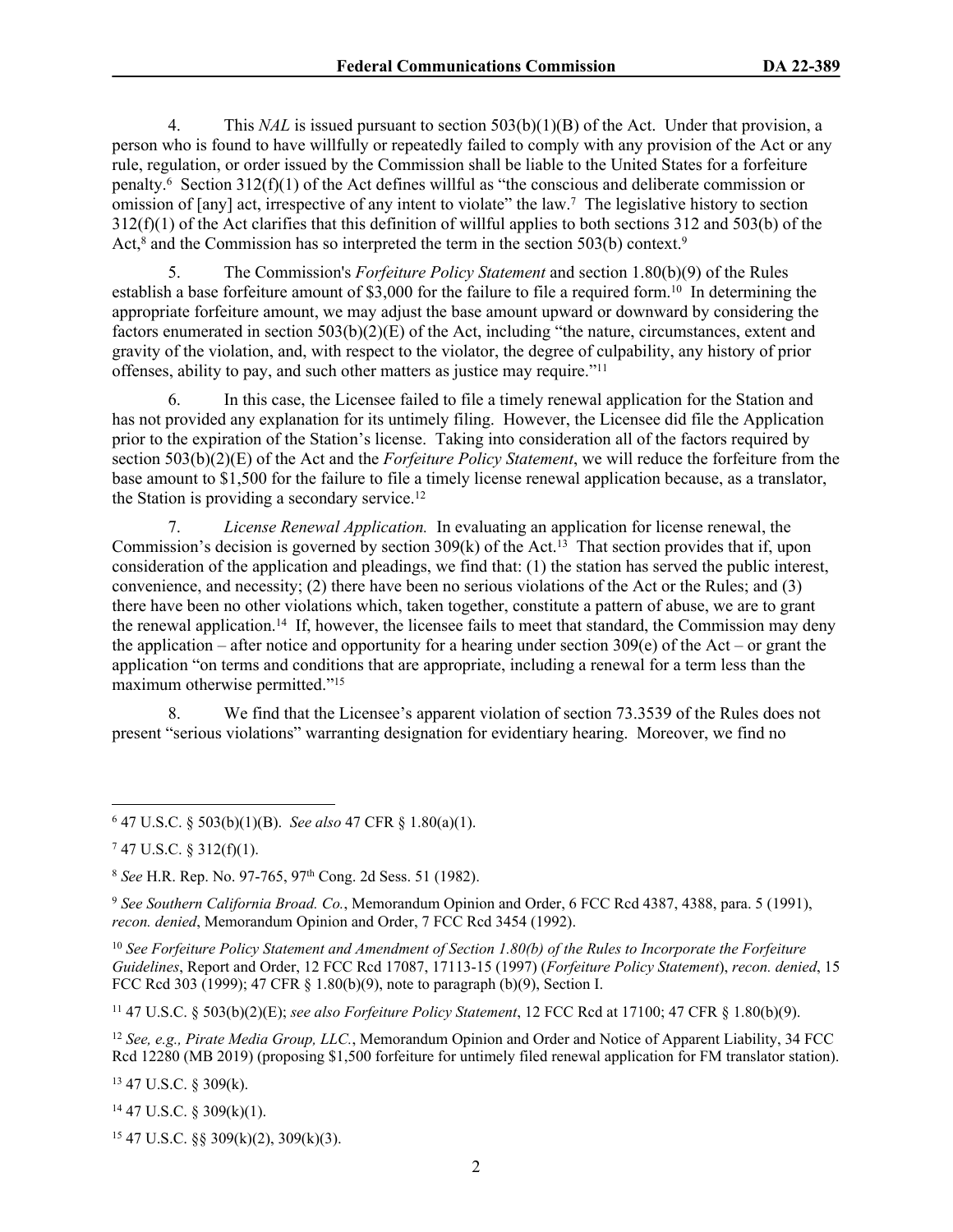evidence of violations that, when considered together, constitute a pattern of abuse.<sup>16</sup> Further, based on our review of the Application, we find that the Station served the public interest, convenience, and necessity during the subject license term. We will therefore grant the Application by separate action upon the conclusion of this forfeiture proceeding if there are no issues other than the apparent violation that would preclude grant of the Application.

## **IV. ORDERING CLAUSES**

9. Accordingly, **IT IS ORDERED**, pursuant to section 503(b) of the Communications Act of 1934, as amended, and section 1.80 of the Commission's rules,17 that Death Valley Natural History Association is hereby **NOTIFIED** of its **APPARENT LIABILITY FOR FORFEITURE** in the amount of one thousand five hundred dollars (\$1,500) for its apparent willful violation of section 73.3539 of the Commission's rules.<sup>18</sup>

10. **IT IS FURTHER ORDERED**, pursuant to section 1.80 of the Commission's rules, that, within thirty (30) days of the release date of this Notice of Apparent Liability, Death Valley Natural History Association **SHALL PAY** the full amount of the proposed forfeiture or **SHALL FILE** a written statement seeking reduction or cancellation of the proposed forfeiture.

11. Payment of the forfeiture must be made by credit card, ACH (Automated Clearing House) debit from a bank account using CORES (the Commission's online payment system),<sup>19</sup> or by wire transfer. Payments by check or money order to pay a forfeiture are no longer accepted. Below are instructions that payors should follow based on the form of payment selected:<sup>20</sup>

- Payment by wire transfer must be made to ABA Number 021030004, receiving bank TREAS/NYC, and Account Number 27000001. A completed Form 159 must be faxed to the Federal Communications Commission at 202-418-2843 or e-mailed to [RROGWireFaxes@fcc.gov](mailto:RROGWireFaxes@fcc.gov) on the same business day the wire transfer is initiated. Failure to provide all required information in Form 159 may result in payment not being recognized as having been received. When completing FCC Form 159, enter the Account Number in block number 23A (call sign/other ID), enter the letters "FORF" in block number 24A (payment type code), and enter in block number 11 the  $FRN(s)$  captioned above (Payor  $FRN$ ).<sup>21</sup> For additional detail and wire transfer instructions, go to [https://www.fcc.gov/licensing](https://www.fcc.gov/licensing-databases/fees/wire-transfer)[databases/fees/wire-transfer.](https://www.fcc.gov/licensing-databases/fees/wire-transfer)
- Payment by credit card must be made by using the Commission's Registration System (CORES) at<https://apps.fcc.gov/cores/userLogin.do>. To pay by credit card, log-in using the FCC Username associated to the FRN captioned above. If payment must be split across FRNs, complete this process for each FRN. Next, select "Manage Existing FRNs | FRN

<sup>17</sup> 47 U.S.C. § 503(b); 47 CFR § 1.80.

<sup>18</sup> 47 CFR § 73.3539.

<sup>&</sup>lt;sup>16</sup> For example, we do not find here that the Licensee's Station operation "was conducted in an exceedingly careless, inept and negligent manner and that the licensee is either incapable of correcting or unwilling to correct the operating deficiencies." *See Heart of the Black Hills Stations*, Decision, 32 FCC 2d 196, 198, para. 6 (1971). Nor do we find on the record here that "the number, nature and extent" of the violations indicate that "the licensee cannot be relied upon to operate [the station] in the future in accordance with the requirements of its licenses and the Commission's Rules." *Id.* at 200, para. 11. *See also Center for Study and Application of Black Econ. Dev.*, Hearing Designation Order, 6 FCC Rcd 4622 (1991); *Calvary Educ. Broad. Network, Inc*., Hearing Designation Order, 7 FCC Rcd 4037 (1992).

<sup>&</sup>lt;sup>19</sup> Payments made using CORES do not require the submission of an FCC Form 159.

<sup>&</sup>lt;sup>20</sup> For questions regarding payment procedures, please contact the Financial Operations Group Help Desk by phone at  $1-877-480-3201$  (option #6), or by e-mail at  $ARINQUIRIES@$ fcc.gov.

<sup>&</sup>lt;sup>21</sup> Instructions for completing the form may be obtained at<https://www.fcc.gov/Forms/Form159/159.pdf>.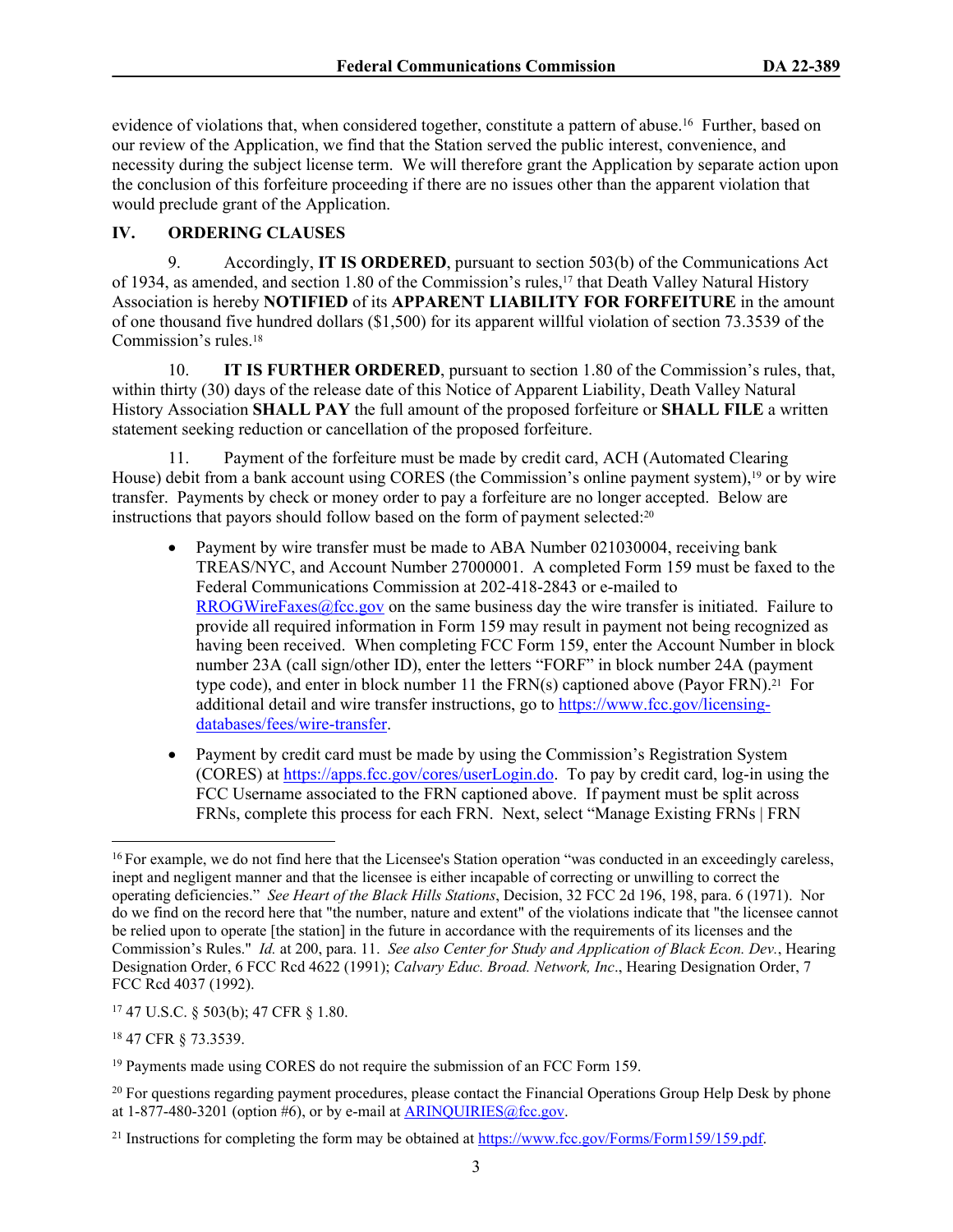Financial | Bills & Fees" from the CORES Menu, then select FRN Financial and the view/make payments option next to the FRN. Select the "Open Bills" tab and find the bill number associated with the NAL/Acct. No. The bill number is the NAL Acct. No. (e.g., NAL/Acct. No. 1912345678 would be associated with FCC Bill Number 1912345678). After selecting the bill for payment, choose the "Pay by Credit Card" option. Please note that there is a \$24,999.99 limit on credit card transactions.

• Payment by ACH must be made by using the Commission's Registration System (CORES) at [https://apps.fcc.gov/cores/paymentFrnLogin.do.](https://apps.fcc.gov/cores/paymentFrnLogin.do) To pay by ACH, log in using the FRN captioned above. If payment must be split across FRNs, complete this process for each FRN. Next, select "Manage Existing FRNs | FRN Financial | Bills & Fees" on the CORES Menu, then select FRN Financial and the view/make payments option next to the FRN. Select the "Open Bills" tab and find the bill number associated with the NAL/Acct. No. The bill number is the NAL/Acct. No. (e.g., NAL/Acct. No. 1912345678 would be associated with FCC Bill Number 1912345678). Finally, choose the "Pay from Bank Account" option. Please contact the appropriate financial institution to confirm the correct Routing Number and the correct account number from which payment will be made and verify with that financial institution that the designated account has authorization to accept ACH transactions.

12. Any request for making full payment over time under an installment plan should be sent to: Associate Managing Director—Financial Operations, Federal Communications Commission, 45 L Street, N.E., Washington, DC 20554.22 Questions regarding payment procedures should be directed to the Financial Operations Group Help Desk by phone, 1-877-480-3201 (option #6), or by e-mail, [ARINQUIRIES@fcc.gov](mailto:ARINQUIRIES@fcc.gov).

13. Any written response seeking reduction or cancellation of the proposed forfeiture must include a detailed factual statement supported by appropriate documentation and affidavits pursuant to sections 1.16 and 1.80(g)(3) of the Commission's rules.<sup>23</sup> The written response must be filed with the Office of the Secretary, Federal Communications Commission, 45 L Street NE, Washington DC 20554, ATTN: Albert Shuldiner, Chief, Audio Division, Media Bureau, and **MUST INCLUDE** the NAL/Acct. No. referenced above. Filings can be sent by commercial overnight courier, or by first-class or overnight U.S. Postal Service mail. All filings must be addressed to the Commission's Secretary, Office of the Secretary, Federal Communications Commission.<sup>24</sup> A courtesy copy emailed to Alexander. Sanjenis@fcc.gov will assist in processing the response.

- Commercial overnight mail (other than U.S. Postal Service Express Mail and Priority Mail) must be sent to 9050 Junction Drive, Annapolis Junction, MD 20701.
- Postal Service first-class, Express, and Priority mail must be addressed to 45 L Street, NE, Washington, DC 20554.

14. The Commission will not consider reducing or canceling a forfeiture in response to a claim of inability to pay unless the respondent submits: (1) federal tax returns for the most recent threeyear period; (2) financial statements prepared according to generally accepted accounting practices (GAAP); or (3) some other reliable and objective documentation that accurately reflects the respondent's current financial status. Any claim of inability to pay must specifically identify the basis for the claim by reference to the financial documentation submitted. Inability to pay, however, is only one of several factors that the Commission will consider in determining the appropriate forfeiture, and we have

<sup>22</sup> *See* 47 CFR § 1.1914.

<sup>23</sup> 47 CFR §§ 1.16 and 1.80(g)(3).

<sup>&</sup>lt;sup>24</sup> Effective March 19, 2020, and until further notice, the Commission no longer accepts any hand or messenger delivered filings. This is a temporary measure taken to help protect the health and safety of individuals, and to mitigate the transmission of COVID-19. *See FCC Announces Closure of FCC Headquarters Open Window and Change in Hand-Delivery Filing*, Public Notice, 35 FCC Rcd 2788 (2020).